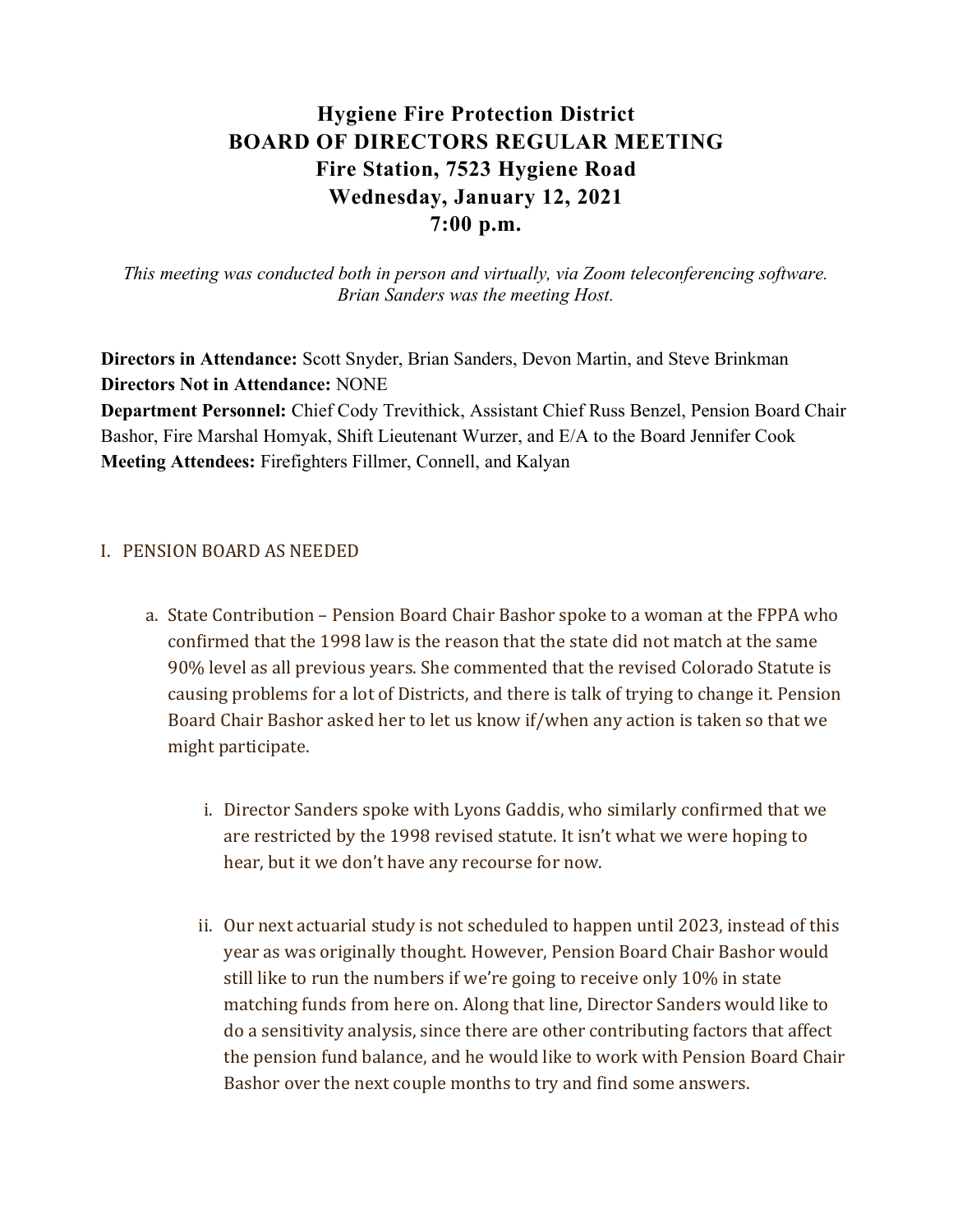- 1. The return on pension assets has averaged between 9% and 10% per year. Director Brinkman pointed out that, even without the state match, we still gain twice as much pension income as what we have to pay out. There are also fewer members joining as volunteers. We might still be okay, even without the 90% state match.
	- Pension Board Chair Bashor agreed, which is why he wants to increase the pension payout; but we need to allow for the possibility that the number of volunteer members increases and whether we can cover the cost. When we run new actuarial studies, he would still like to look at the impact on the fund if we were to raise the monthly payout.
- b. Recognition for retired and/or deceased members Pension Board Chair Bashor reported that there are 11 members with 20+ years who have passed away. Ten who are alive with 20+ years of service, and four members with 7-12 years, and so on track to reach the 20-year mark. He has dates of service, dates of death for all but 2, and names for all of them. There might be a few others who joined in the very early days of the HFPD, and he will do a little more research to finalize all of the details. We need to decide what details we want to include on the stone, then we can look into prices for engraving. The Association will cover the costs to have the details engraved on the memorial stone.

# II. CALL REGULAR MEETING TO ORDER – Regular meeting called to order at 7:20PM

# III. AUDIENCE COMMENTS FOR ITEMS NOT ON THE AGENDA - NONE

# IV. APPROVE MINUTES

- a. Regular Meeting, December 8, 2021 A MOTION to approve the regular meeting minutes, with the addition of the missing Firefighter names, was made by Director Sanders. Director Brinkman seconded and the motion was approved by unanimous vote.
- b. Special Meeting, November  $27<sup>th</sup>$ , 2021 The minutes were not ready so the vote was postponed until the February meeting.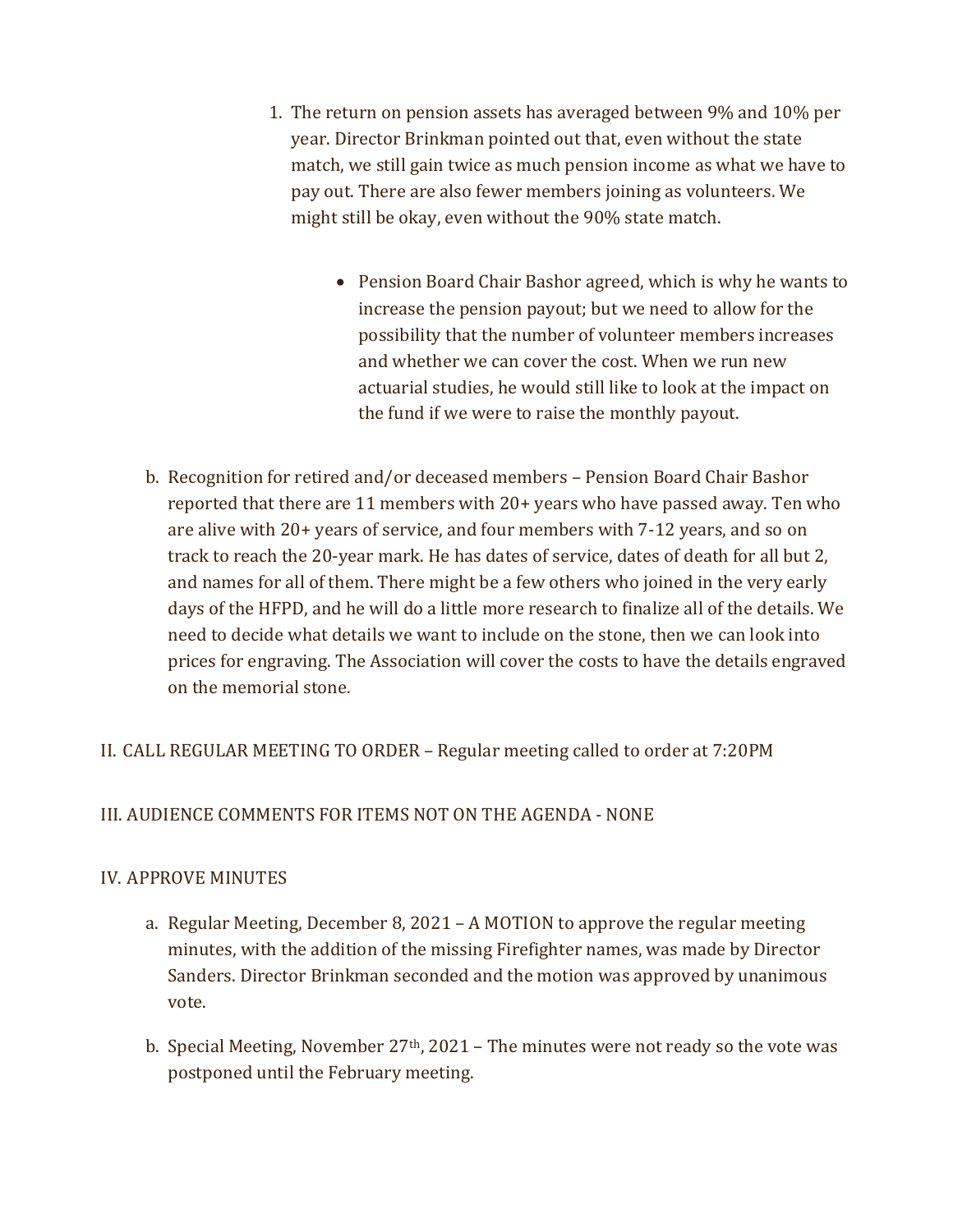#### V. REPORTS

#### a. Treasurer's Report

- i. The final budget-to-actual report for 2021 was reviewed. All final numbers are in line with expectations and trends. Cash on hand at the end of the year is  $\sim$ \$20k higher than budgeted. Year-end wildland expenses are almost \$100k. We are waiting on 9 reimbursement requests, one for \$60k alone, and we expect to receive payment in the first 2-3 months of 2022.
- ii. The 2022 budget has been submitted to Boulder County and DOLA, and a copy is posted on our website for the public to view. We received confirmation from DOLA that they received our budget submission.
	- 1. Director Brinkman is the contact person for DOLA, so Director Sanders asked Director Brinkman to confirm that all relevant filings have been submitted, and all other required information is current and complete.
- iii. SDA Membership Update Director Sanders renewed our SDA membership, and verified that the names and contact info for all current Board Members is correct. Membership fees are based on total expenses in the previous year, so the renewal rate was higher than expected. We need to keep that in mind when we plan next year's budget.
- iv. Insurance on the PO building– Chief Trevithick worked with Ron Tribbett to fill out an insurance application for coverage on the Post Office, based on terms dictated in the lease. He is waiting to hear back on the additional cost.
	- 1. The lease also states that the PO must have their own liability insurance, and provide the HFPD with proof of insurance. Director Martin will follow up with them to get this documentation.
- v. Title on building It's unclear whether or not we have the deed to the PO building in our files. It's part of the public record, but Director Martin will secure a copy of the deed before the next meeting.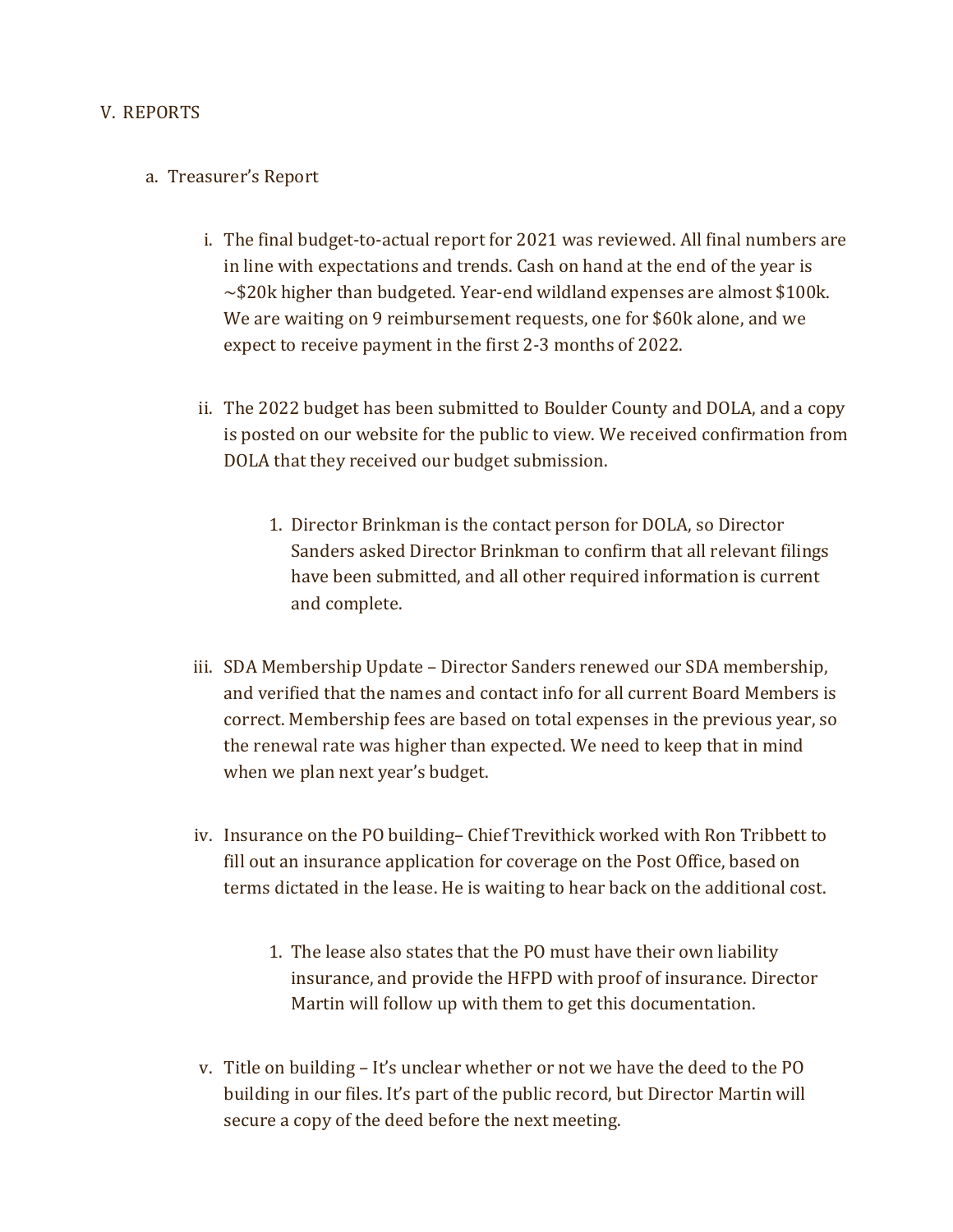- vi. Audit Once we've all the receipts and bills for financial year 2021, Director Sanders and Vicki Tiedeman will work with the CPA to get the audit started.
	- 1. Director Sanders felt that our accountant last year started working on the audit later than he could have. He would like our current CPA to have the audit finished by June, and will check in regularly to assess the progress.
- vii. Over the next couple of months, Director Sanders plans to work on updating the financial forecast for the next 10 years, using current knowledge, new mill levy information, possible grant income, capital expenses, etc. He would also like to review past actuarial reports to look for trends, and work on pension forecasting.
- b. Secretary's report
	- i. Submit Transparency Notice to Boulder County by January 15th.
- c. Friends of Hygiene Working on getting the next meeting scheduled.
- d. Hygiene/Lyons Report A meeting is scheduled for next week at Station 1.
- e. Chief's Report
	- i. Run Data No report this month, but Firefighter Caviness will teach Chief Trevithick how to pull the information and put it into PowerPoint. We will have a report at the February meeting.
		- 1. There were two very large fires at the end of December that started within a couple of hours of each other: The Middle Fork Fire and Marshall Fire. The Hygiene responders were able to keep the Middle Fork fire contained, which saved it from becoming something similar to the Marshall Fire. Two engines, a tender, and at one point or another, nearly the entire Hygiene team went to Superior for the Marshall fire.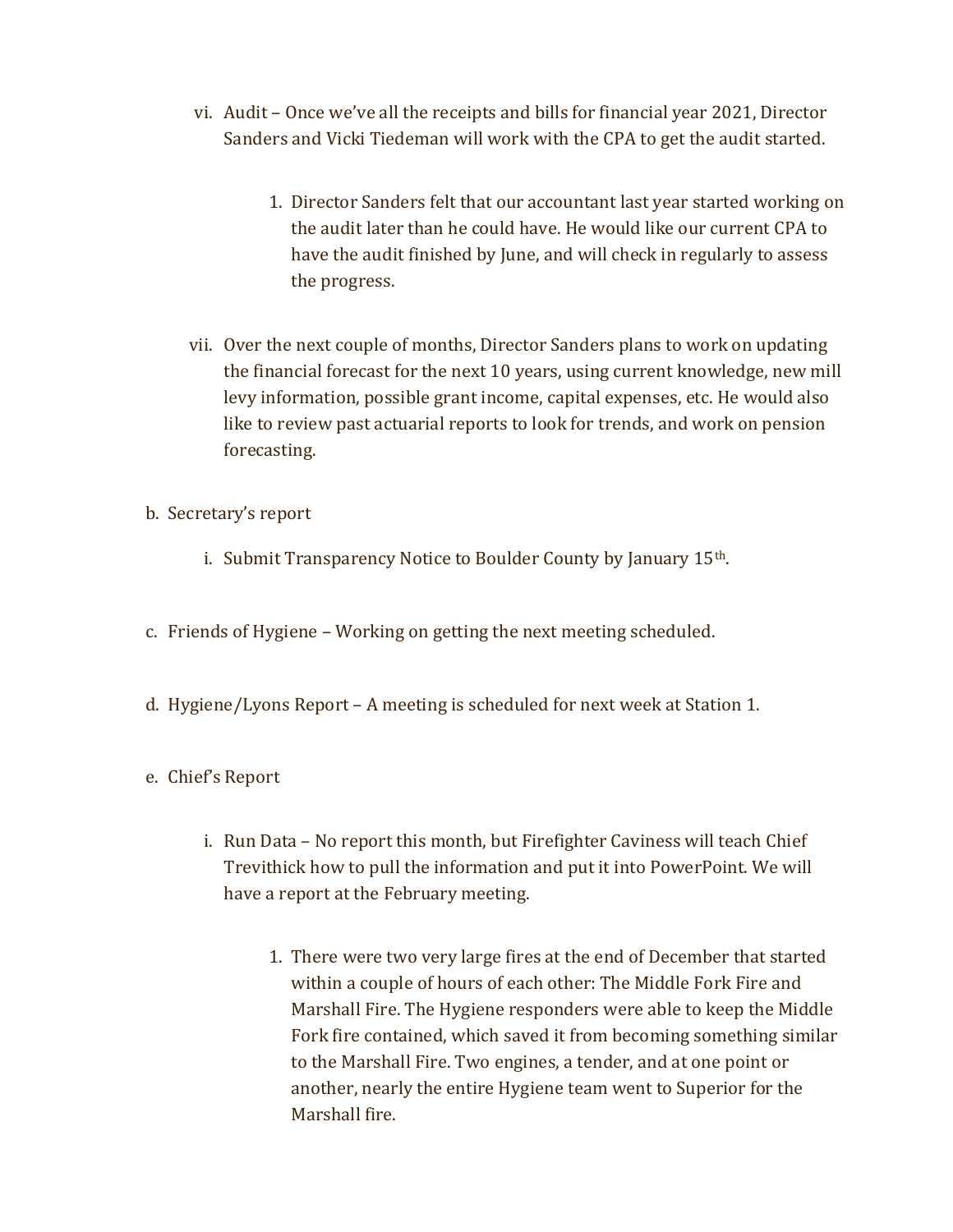- 2803 lost a window during the response. Insurance will reimburse us for the cost to fix it. Before spending a lot of time calling around, a Facebook post went out asking if anyone had the type of window that we needed. Eventually it was shared  $\sim$ 26,000 times. Someone who had the window came up from Denver, replaced it, and the vehicle could be put back in service right away.
- We lost  $\sim$  1000' feet of structure hose and five nozzles but have been able to recover some of it and the rest of it will be replaced or refunded.
- Because of the magnitude of these fires, Chief Trevithick plans to update the Cemex contact list so that we can pull from their resources if something like this happens again. They have a 10,000-gallon Caterpillar with a 2-1/2" deck gun that would be incredibly useful for fires on this scale.
- ii. Shift Coverage Assistant Chief Benzel reported that there was very good coverage in December, especially with a number of people out sick. There was one day with only one person on shift, the rest had between 2-4 people on every shift.
- iii. Grant Update No results posted yet, but there is a meeting on the  $24<sup>th</sup>$  with Motorola to go over the specifics of the radio grant. They want to meet with all the Departments who were part of the grant application so that could be construed as a positive sign. If we get the grant, this meeting would mean that we could move forward quickly to get the equipment we applied for.
	- 1. Firefighter Chambers was also working on a grant for a Respirator Fit Tester, which measures the amount of air leaking around the face seal.
- iv. Other Issues & Opportunities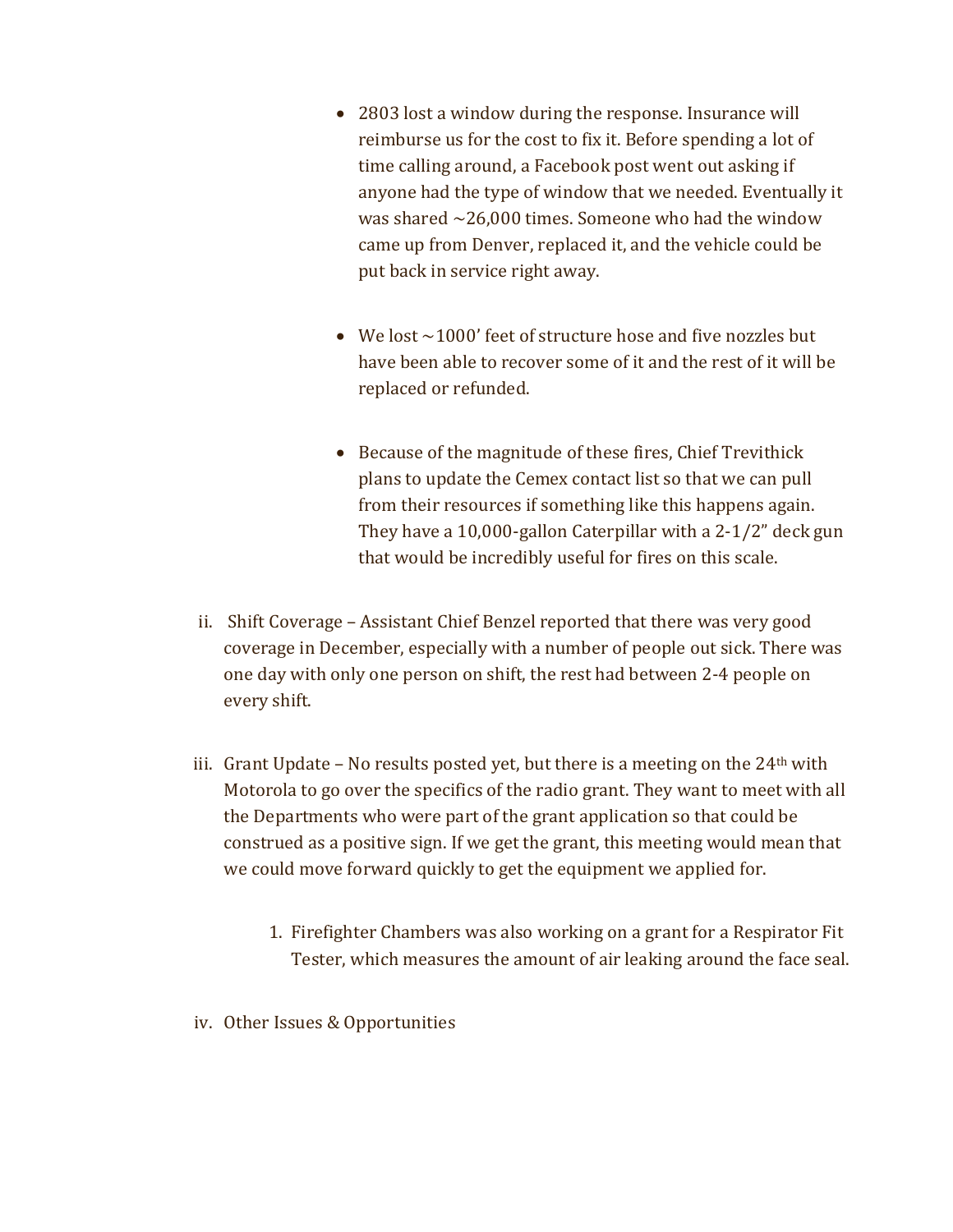- 1. Vehicle Sale We are still waiting on the mechanic to rewire the truck. (He was delayed due to the snow.) Chief Trevithick plans to have the sale posted online prior to the February meeting.
- 2. Shower The shower in the green house is in the process of getting fixed. Construction starts next week, and they will also be replacing flooring in the kitchen where the linoleum is starting to peel up.
- 3. Broken Door A spring on the main bay door broke a few days ago. We are waiting to hear back from the repair company on if/when it can be fixed.
- 4. Engine The truck committee has done a lot of work and narrowed their search down to two engines. Rosenbauer, SVI and Pierce list everything that we want. We have not received a reply from SVI, and the Rosenbauer engine (located in Niagara Falls) is now listed as on hold. The committee sent two options that fell within our budget, but they were not even close to what we need and would present issues right from the start. Pierce is the only manufacturer that has given us a quote and a spreadsheet of specs. The cost is currently \$826k, but the price will increase by 30% after January 31st. It will take 18 months to get a chassis because it is not a stock build. We would save \$52k is we commit to making the purchase, and sign the contract prior to January 31st. Truck inventory is already low, and if we wait, the price will be 30% higher, possibly over \$1M. If we pre-pay the entire amount when we sign the contract, we would save another \$25k, reducing the total to \$750k, and then it will take another  $\sim$ \$200k to equip it.
	- Pierce sent a 235-page document of engine specifications. Fire Marshal Homyak reviewed the pertinent details with the group and answered questions.
	- We have \$100k in the truck budget for this year, but we weren't planning another vehicle purchase until 2023, and the amount budgeted is \$750k. It's possible that we could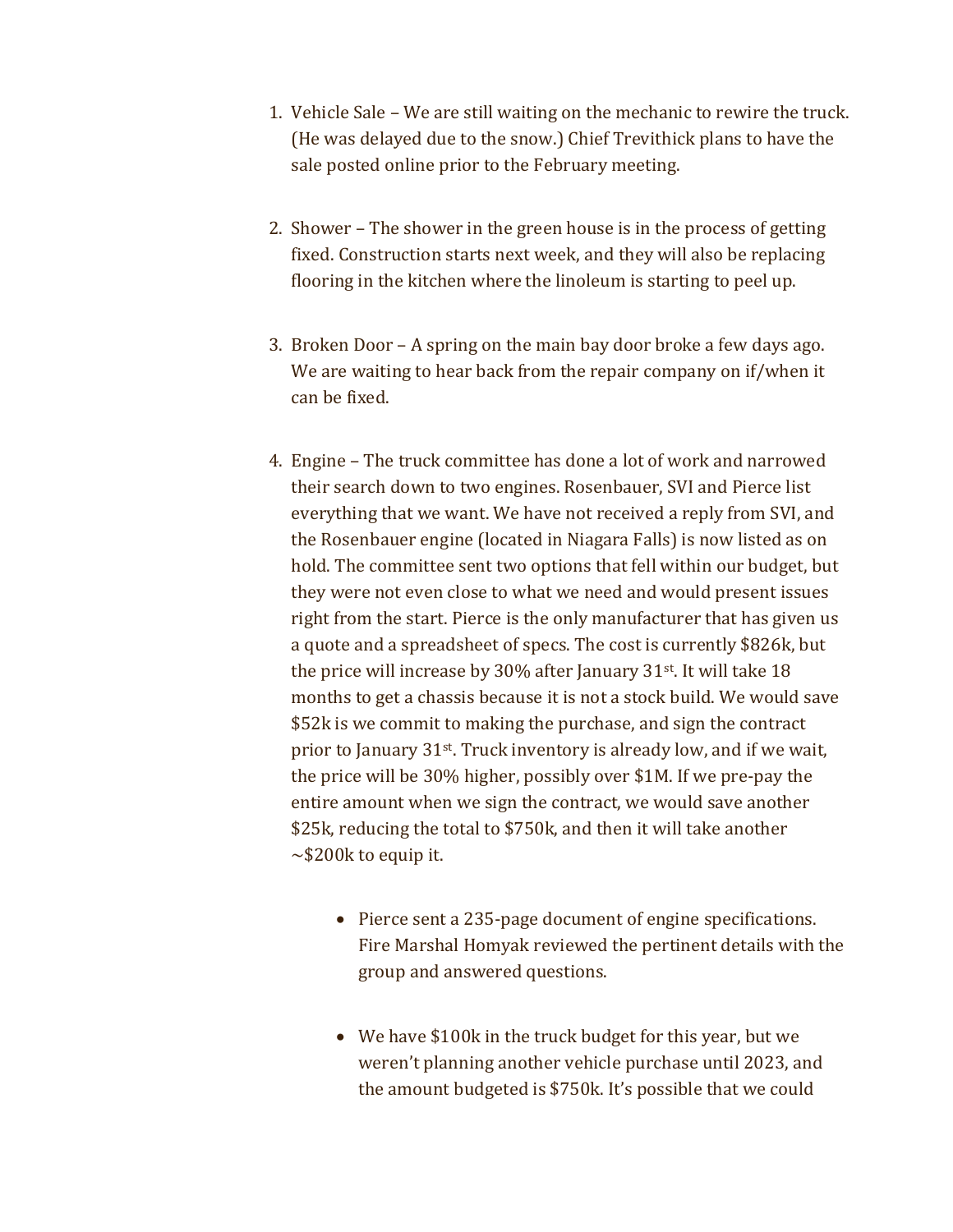move that up, but paying the full amount up front to get the pre-pay discount would leave our cash reserves pretty low.

- We want to buy, but we don't have the full amount available. Director Snyder asked if he could contact Pierce to ask about lease purchase options and why the prices will go up 30% after January 31st. In the meantime, he asked the truck committee to go through the specs and take out anything that we don't need and see how that affects the price. If it is close to what we have and/or are willing to spend, we can call a Special Meeting and decide if we can commit before the 31<sup>st</sup>.
- 5. Shift pay/coverage Chief Trevithick asked the Board for clarification on Shift Staffing payroll. If a Shift Lieutenant goes home sick, and another Firefighter comes in and is paid FF wages – or the reverse – is the Board okay with that?
	- The Board's primary concern is getting the shift covered, so whatever adjustments need to be made is fine, so long as the incoming person doesn't exceed the threshold for overtime pay.

# VI.OLD BUSINESS

a. Green House Lease – Chief Trevithick will bring it to Director Snyder to sign.

# VII. NEW BUSINESS

- a. Insurance Review Ron Tribbett, of Tribbett Insurance, was double-booked for this evening. He will come to the February meeting to discuss our regular coverage and explain Post Office costs/coverage.
- b. Personal Evaluation of Chief Trevithick Done in Executive Session.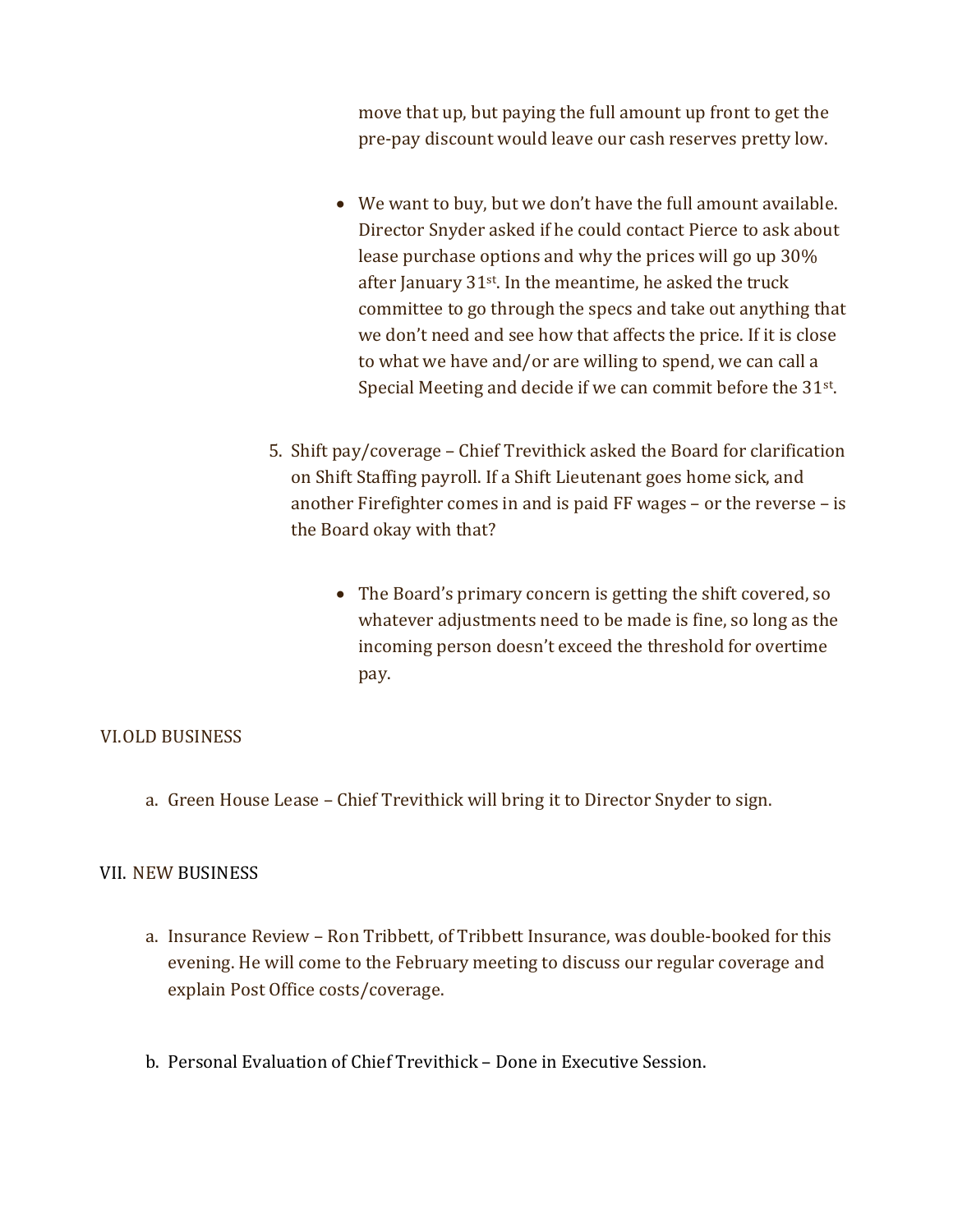- c. Wildland Coordinator Position The Board reviewed the job description that Firefighter Wurzer put together. The salary is \$60k/year, which is more than Lefthand is paying for a similar position, but much less that what Boulder Mountain is offering. The position will be self-sufficient through grant funding, and sending apparatus on wildland deployments. Having someone in this position gives us the opportunity to generate as much revenue as possible for the Department during the wildland season.
	- i. The Board reaction to the description was generally positive, on the condition that the position is self-funded because there is no money for it in this year's budget. Deployment income from 2021 and grants might be enough to get the position started, but it wasn't clear whether the position could support itself between now and the start of the 2022 fire season.
	- ii. Using Lyons' numbers as a guide, benefits will cost an additional  $\sim$ \$8k/year. Could be a contact position instead of an employee position, but Director Sanders wants to confirm this setup with our attorney. Benefits could be added next year if the position is financially successful. Director Snyder encouraged Chief Trevithick to contact our attorney to discuss pay, benefits, contractor vs employee status, etc., to make sure that the position is developed the right way.
		- 1. FF Wurzer will talk with Chief O'Brien of Lefthand FPD, to see who they use for benefits, and how they set it up.
	- iii. Assistant Chief Benzel pointed out that we need someone in this position to be seen as a more legitimate contender for wildland deployments. It also allows Chief Trevithick and himself to focus more on their primary responsibilities.
	- iv. Chief Trevithick noted that the Department could be reimbursed a lot of money if we had someone focusing solely on deployments, and taking all of the steps to make it happen.
		- 1. FF Wurzer expects to be certified as an Engine Boss before too much longer, although he could still take a tender out on deployment until he's certified.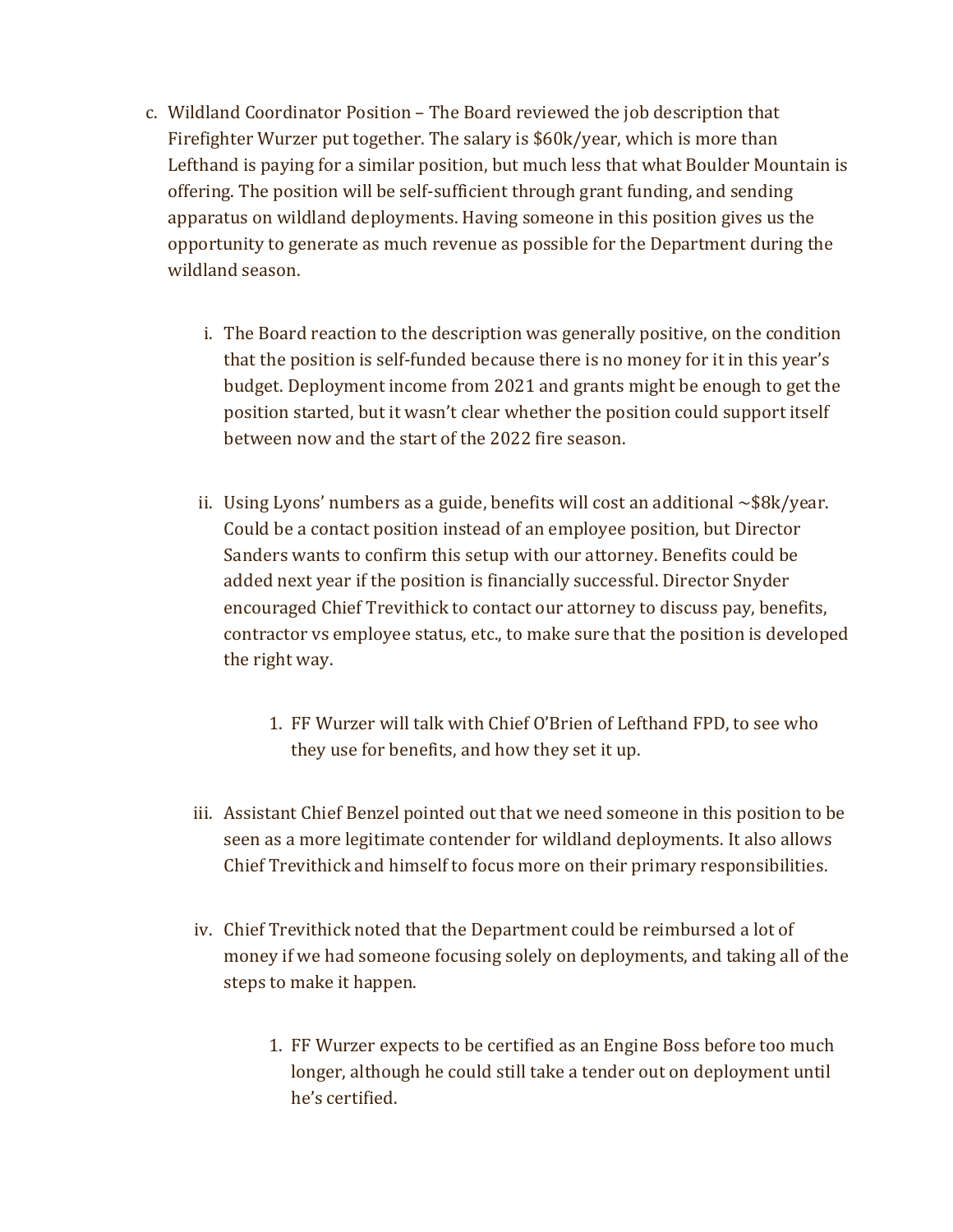- v. The position needs to be approved sooner than later, to be as prepared as possible for this year's fire season. If the logistical uncertainties can be worked out in the next month, the Board will make the decision at the February meeting.
- d. Legal/Administrative Tasks
	- i. Director Martin will file a boundary map with DOLA, Boulder County Assessor, and Clerk and Recorder's office.
	- ii. A MOTION to post meeting locations entirely online was made by Director Brinkman. Director Sanders seconded and the motion was approved by unanimous vote.
		- 1. If an online posting cannot be made 24-hours prior to the event, we will post a paper notice outside of the Station.
	- iii. Director Brinkman will help Director Martin with the transparency notice.
	- iv. We need to elect a new DEO to set up Board elections in May. We can cancel if there are the same, or fewer, number of candidates as there are open Board seats.
		- 1. Director Martin will update Google Docs with the Board Member positions and when their terms expire, and send out to the other Board Members this week.
		- 2. Former Director Butley resigned after the December meeting and Director Brinkman is term limited, so we will need to fill at least one – preferably two – positions.

# VIII. AGENDA NEXT MONTH

- a. Work Session As needed to discuss the truck purchase.
- b. Regular Meeting
	- i. Director Snyder's preliminary list of goals for the year: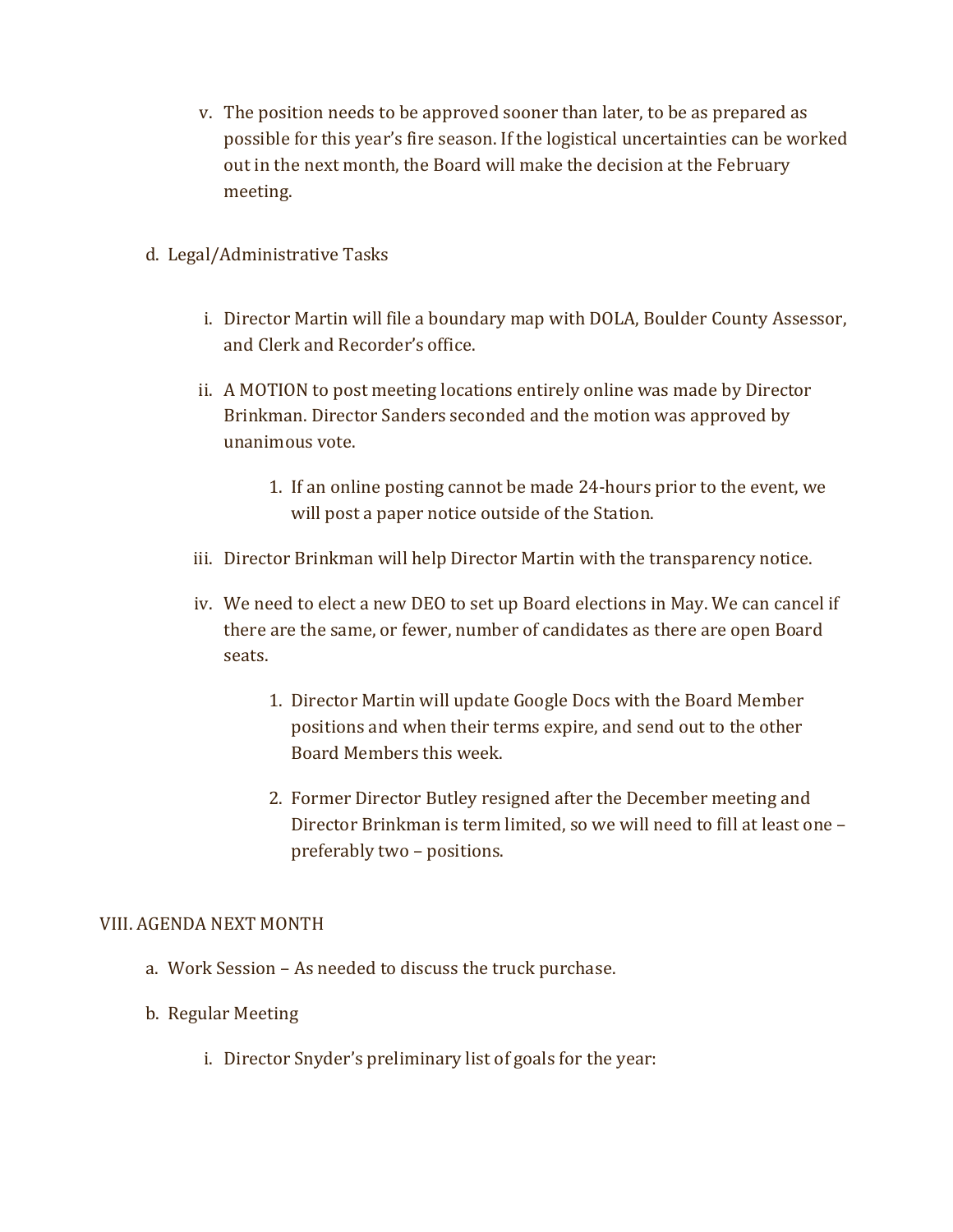- 1. Legal review of staffing program Director Snyder would like to discuss this with our attorney.
- 2. Talk to Insurance company about the wildland coordinator position.
- 3. Start the Board Member election process.
- 4. Set up meeting with Mountain View to maintain communication about future opportunities
	- Continue dialogue with Lyons
- 5. Talk about land acquisitions, whether green house or similar nearby property
- 6. Start on budget earlier so we don't have deadline crunches this year.

IX.ADJOURNMENT – There was a MOTION to go into executive session at 9:22PM.

# Motion/Resolution Summary:

- MOTION to approve the regular meeting minutes, with the addition of the missing Firefighter names
- MOTION to post meeting locations entirely online
- MOTION to adjourn go into Executive Session

# ACTION ITEMS:

# Chief Trevithick

- Update the Cemex contact list so that we can pull from their resources if needed
- Post the vehicle sale online
- Bring lease to Director Snyder to sign